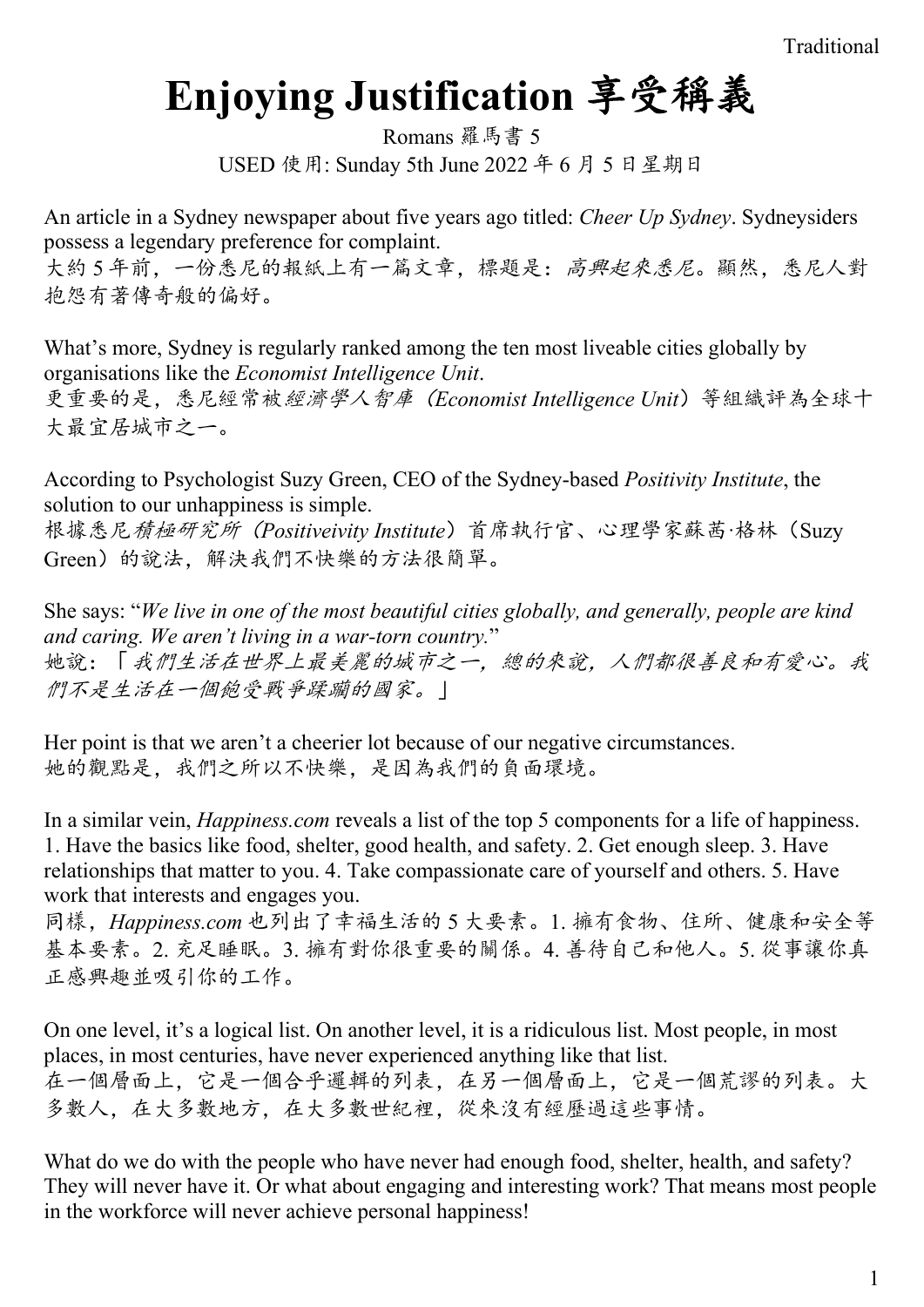對於那些從未獲得足夠食物、住所、健康和安全的人,我們該怎麼辦?他們永遠不會擁 有。或者引人入勝且有趣的工作呢?這意味著大多數人永遠無法實現個人幸福!

Our culture places the maximising of joy and happiness in life as one of life's greatest pursuits. 我們的文化將最大限度地享受生活中的快樂和幸福作為生活中最大的追求之一。

How many times have you heard: *do whatever makes you happy…the most important thing is that you are happy…he died doing what made him happy?* 你聽過多少次:做任何讓你快樂的事……最重要的是你很開心……他死的時候正在做讓 他開心的事情?

Christianity is after the same thing; do what brings you the most joy, only that it would suggest that God is central to a life of joy.

基督教追求的是同樣的事情。做能給你帶來最大快樂的事。只是它表明上帝才是喜樂生 活的核心。

Joy is one of the benefits of the Christian life. It benefits from being justified by faith and not dependent on our circumstances.

喜樂是基督徒生活的好處之一。受益於因信稱義而不是依賴於我們的環境。

Being made right with God makes a difference. It makes a difference in where we are heading and how we act and feel in our present and good and bad times. That is what Paul turns to now in chapter 5.

與神和好會有所不同。它不僅對我們前進的方向產生影響,而且對我們現在的行為和感 受都有影響,無論是在順境或逆境中。這就是保羅現在在第 5 章談到的內容。

## **Enjoying Justification** 享受稱義

Chapter 5 begins with, "*Therefore, since we have been justified through faith…*" The benefits he is about to write about flow directly out of being justified by faith. 第5章以「所以,我們既因信稱義…」作開始。他即將寫到的好處直接來自因信稱義。

**The first benefit is in v.1 – PEACE WITH GOD**. This is different from the peace OF God, which might be described as a calm and satisfied heart during troubles and pressures. It's a peace about the cares of the world.

第一個好處在第 **1** 節…與神和好。這與可以被描述為在困難和壓力中平靜和滿足的心的 上帝的平安不同。這是一個關於對世界的關懷的和平。

Peace WITH God means the state of hostilities between God and us is now over. Peace with God is at peace about God. It is objective and happens regardless of my circumstances in life. 與上帝和好意味著上帝與我們之間的敵對狀態現在已經結束。與上帝和好就是對上帝有 平安。是客觀的,無論我的生活環境如何,都會發生的。

This means that before salvation in Jesus Christ, we are at war with God. When we live life our way without God, two things happen.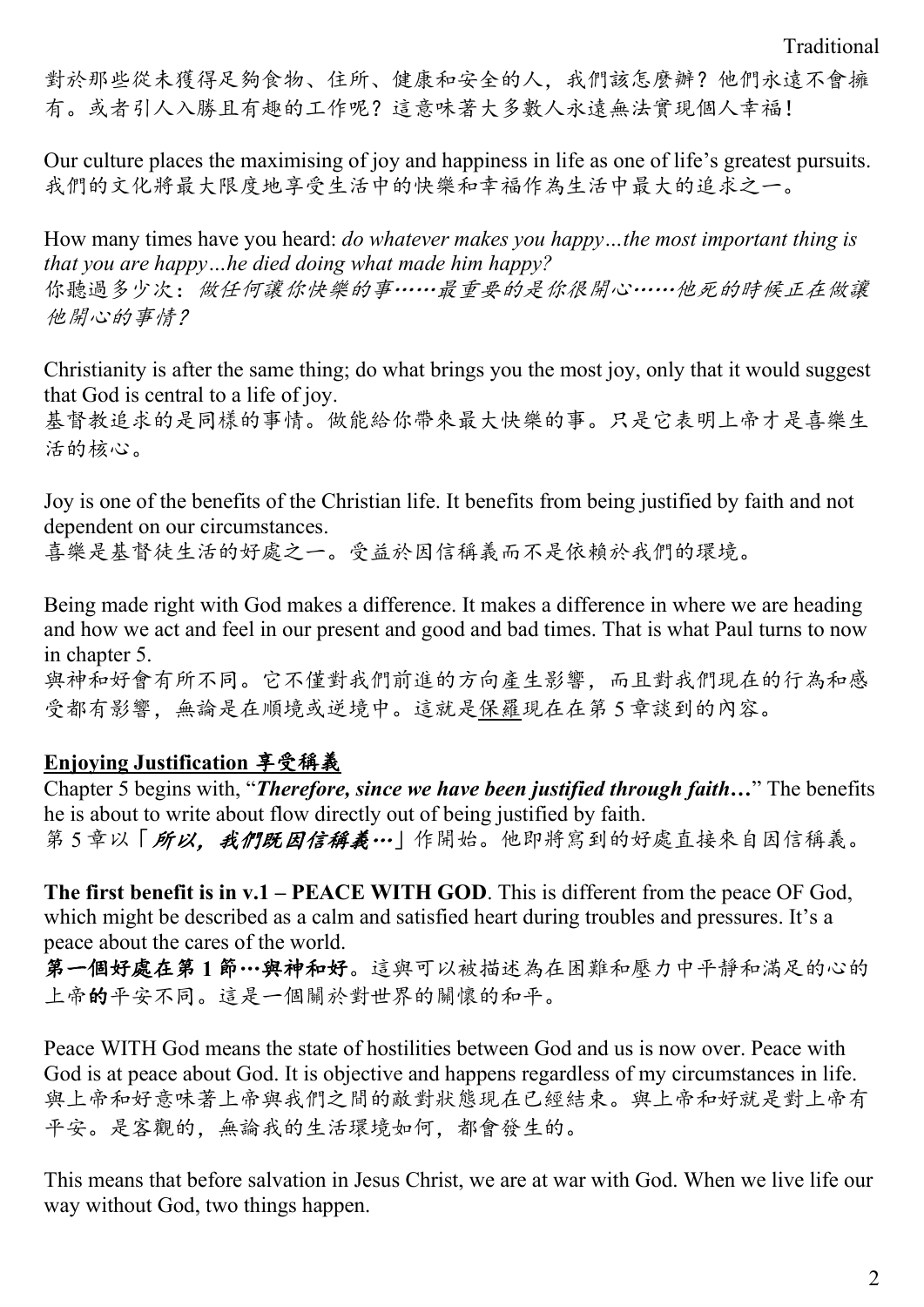這意味著在耶穌基督裡得救之前,我們是在與上帝交戰。當我們在沒有上帝的情況下過 著自己的生活時,會發生兩件事。

The first is we claim authority over ourselves and our world. But God claims authority over those things himself. When two parties claim sovereign control over the same thing, there is a war.

首先是我們宣稱對自己和我們的世界擁有權威。但上帝聲稱自己擁有對這些事物的權 威。當兩方聲稱對同一事物擁有主權控制權時,就會發生戰爭。

The second thing that happens is that God has a problem with us. It's not just that we are hostile to him. We already know from Romans 1 that God's anger is upon us. God's anger is not the same as our anger. It is not vindictive. God's anger is legal. There is a sentence on humanity that cannot be just ignored. Humanity has a debt against God that cannot be wished away. 發生的第二件事是上帝定我們為有問題。不僅僅是我們對他懷有敵意。我們從《羅馬 書》第 1 章已經知道上帝的怒氣臨到我們身上。上帝的憤怒與我們的憤怒不同。它不是 報復性的。上帝的憤怒是合法的。關於人類有一判決是不能忽視的。人類欠上帝的債是 不能揮之而去的。

That is why we cannot simply turn back to God, as though we can do all that is necessary to be at peace with God once more. We have seen that in the first four chapters. Peace with God is something that has been gifted to us.

這就是為什麼我們不能簡單地轉向歸回上帝,好像我們可以做一切必要的事情來再次與 上帝和好共處。我們在前 4 章中已經看到了這一點。與神和好是賜給我們的恩賜。

**The second benefit is in v2 -** *access by faith into this grace in which we now stand***.** The sense of the language here is to bring near or to introduce.

第二個好處是在 **2** 節…因信得以進入現在所站立的這恩典中。這裡的語言意義是接近或 被介紹。

To develop a relationship with a powerful dignitary, you need an introduction. Access by faith to God's grace means we are given a favourable position to develop a personal relationship. 要與有權勢重要的人建立關係,您需要介紹。因信得以進入上帝的恩典意味著我們獲得 了有利的位置,以便我們可以發展個人關係。

In Jesus Christ, we are ushered into the royal throne room of the universe. There the Christian stands, which means we remain there. Wherever we go, whatever is happening, we remain there in Jesus.

在耶穌基督裡,我們被領進了宇宙的皇位的寶座室。基督徒在那裡站立,意味著我們留 在那裡。無論我們去哪裡,無論發生什麼,我們都留在耶穌裡。

This takes us beyond 'peace with God', the end of hostility. Justification is not merely the removal of a negative but the imparting of the positive. It is a friendship with God. Access to God.

這使我們超越了「與上帝和好」,不單敵意終結。稱義不僅是除去消極否定的東西,更 是賦予積極肯定的東西。這是與上帝的友誼。得以接近上帝。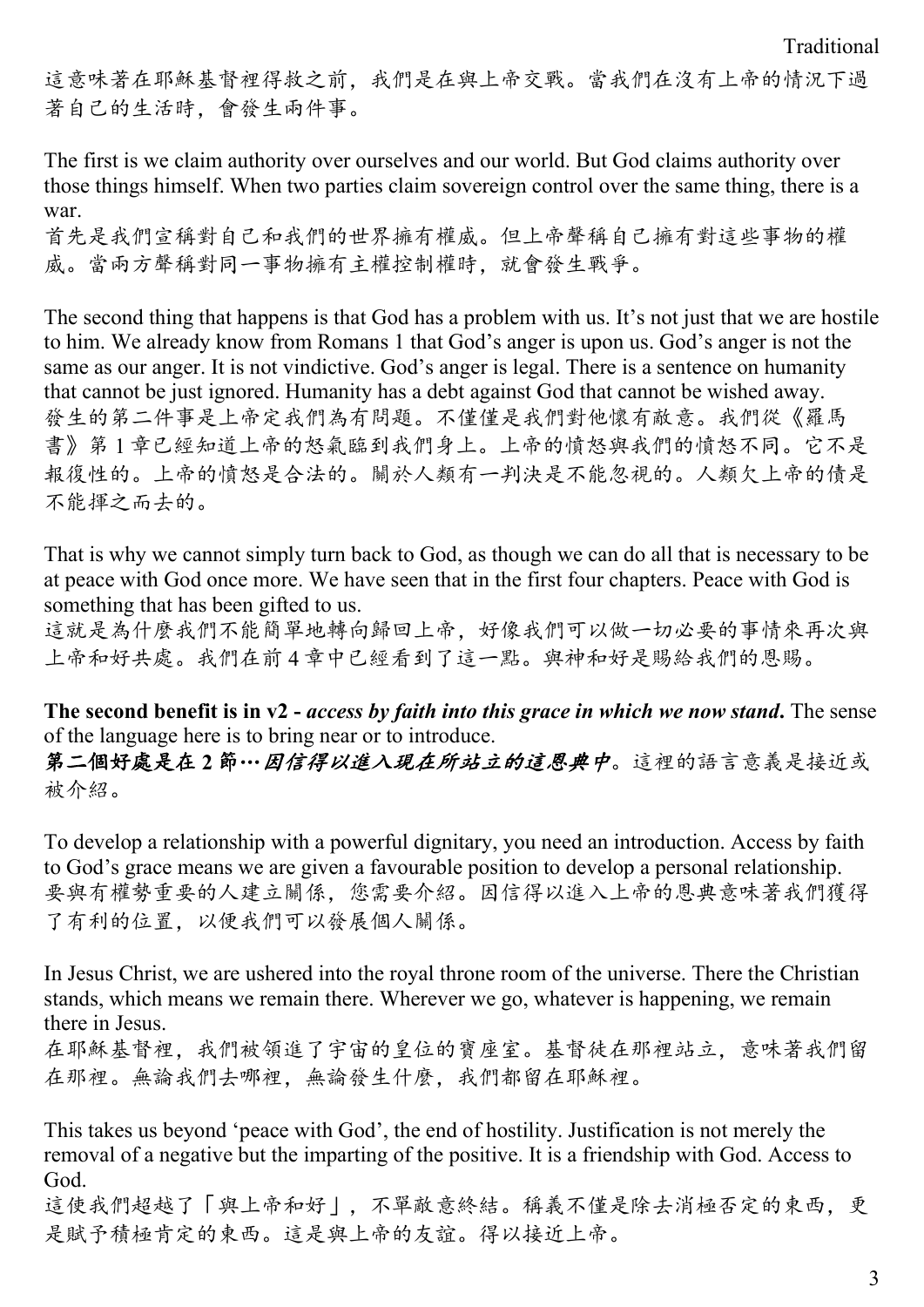**The third benefit is also in v2:** *the hope of the glory of God.* This is the present benefit or anticipating of God's future glory. The word hope here means 'conviction'—a hope-filled certainty.

第三個好處也在2節中: 盼望上帝的榮耀。這是目前的利益或對上帝未來榮耀的期待。 希望這個詞在這裡的意思是「信念」…充滿了希望的確定性。

There is a progression that is happening here. The more we experience our peace and access with God, the more we want to see him face to face, and the more certain and thrilled we become about that prospect.

這裡正在發生一個進展。我們越是體驗到與上帝的平安和接近,我們就越想面對面的看 到他,我們對這一種前景就越確定和興奮。

#### **The fourth benefit is in v.3-8:** *we glory in our sufferings* 第四個好處是在第 **3-8** 節中:就是在患難中也是歡歡喜喜的。

In v2, Paul writes that we rejoice – that's what the word boast means - in the hope of the glory of God. In v3, he continues with we also glory – or REJOICE – in our sufferings. 在第2節中,保羅寫道,我們歡歡喜喜…這就是「誇口」這個詞的意思…盼望神的榮 耀。在3節中,他繼續與我們一起在患難中歡歡喜喜的…自豪的。

He is saying, not only do we have these joys, but these joys remain joys even in our sorrows, and they help us find joy in our sorrows. Paul does not say we rejoice *FOR* our sufferings, but that Christians rejoice *IN* suffering. There is no joy in the actual troubles themselves. 他是在說,我們不僅擁有這些喜樂,而且即使在我們的悲傷中,這些喜樂仍然是喜樂, 它們幫助我們在悲傷中找到喜樂。保羅並沒有說我們因受患難而喜樂,而是說基督徒在 患難中也是喜樂的。在實際的麻煩本身中並沒有喜樂。

The Christian knows that the suffering will have a beneficial result. A Christian is not a stoic who grits their teeth and simply bears suffering; they look through the suffering to certainties. 基督徒知道患難會帶來有益的結果。基督徒不是一個咬緊牙關忍受患難的堅忍者,他們 透過患難看到了確定性。

In that case, suffering starts a chain reaction of benefits. In v3, suffering leads to perseverance. It is a word that has the sense of being focussed on life. Suffering causes us to focus and what really matters in life. He helps us realign priorities and remove distractions. 在這種情況下,患難會引發有益的連鎖反應。在第 3 節中,患難生忍耐。這是一個詞, 有專注於生活的意思。患難使我們專注於生活中真正重要的事情。他幫助我們重新調整 優先事項並消除干擾。

In v.4, perseverance leads to character. The quality of confidence and growth comes from coming out the other side of a trial.

在第4節中,忍耐生老練。這是來自於經過試驗後的信心和成長的品質。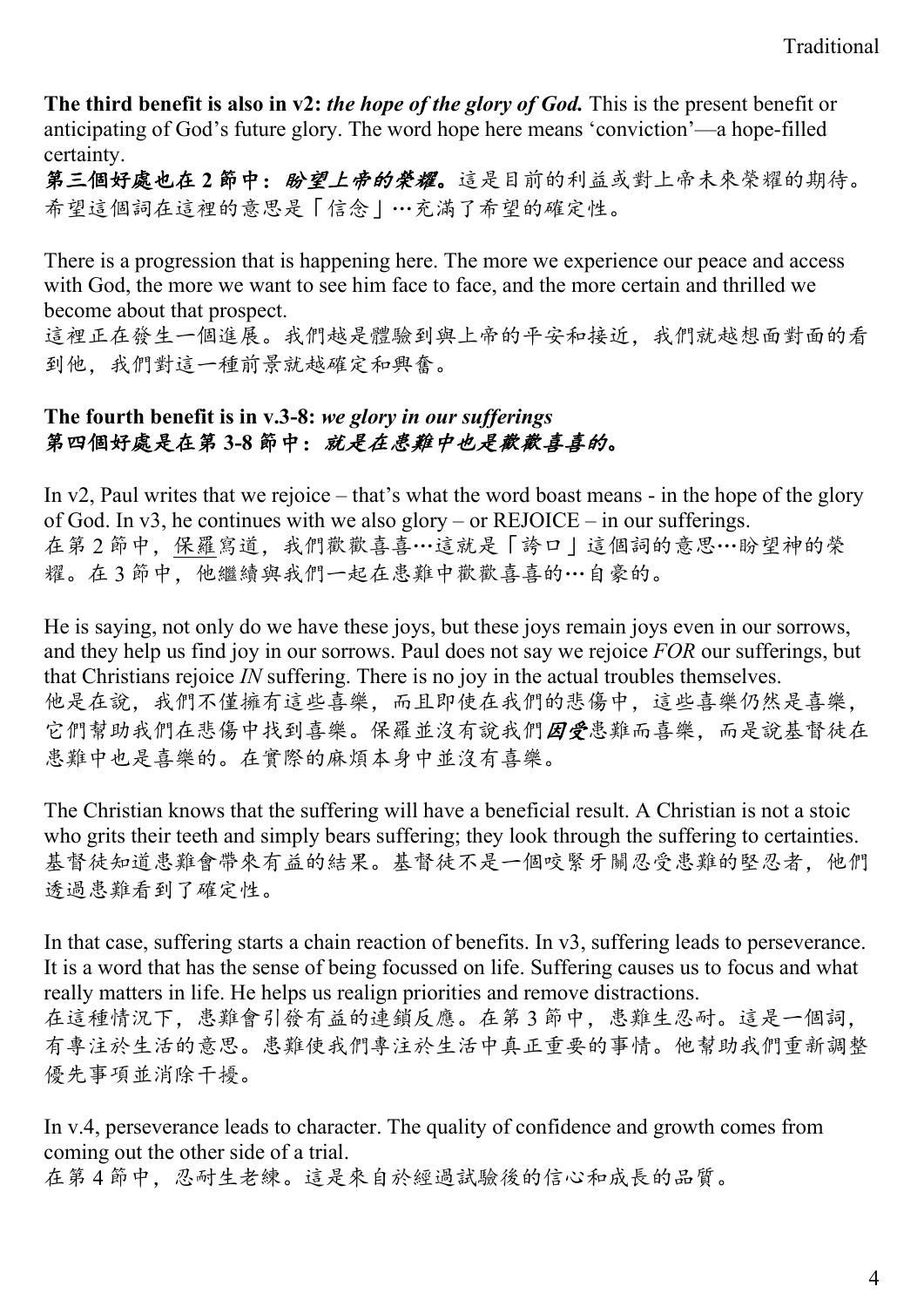Traditional

This, in turn, leads to growth in hope, which is a stronger assurance of and confidence in peace with and access to God and future glory. Suffering removes from us rival sources of confidence and hope. Suffering drives us to the one place where we can find real hope, real confidence, and certainty – God.

這會繼而導致盼望的增長,這是對與上帝和平相處和接近上帝以及未來榮耀的更強有力 的保證和信心。患難把敵對我們的信心和希望的競爭對手消除。患難驅使我們到一個可 以找到真正盼望、真正的信心和確定性的地方…上帝。

The placement of v5 right after the outcome of suffering seems to mean that Christians who focus single-mindedly on drawing closer to God in the tough times will experience more of his love during suffering. As it says in v5: *God's love has been poured out into our hearts*. 將第 5 節放在患難的結果之後,似乎意味著在艱難時期一心一意地與上帝親近的基督 徒,將在患難中體驗到更多的愛。正如第 5 節所說:上帝的愛已…澆灌在我們心裏。

This is an amazing assertion Paul is making here. If we face suffering with a clear grasp of Justification by God's grace to us in Jesus Christ alone, our joy in that grace will deepen. 這是保羅在這裡所做的一個驚人的斷言。如果我們在面對患難時,清楚地領會上帝在耶 穌基督裡對我們的恩典,我們在這恩典中的喜樂就會加深。

We will experience more of God's love. Possibly even a vivid, heightened, intense, even overwhelming assurance of God's presence and love. 我們會經歷更多神的愛。甚至可能是對上帝的同在和愛的生動、高度、強烈、甚至壓倒 性的保證。

Confidence in God's love for us during suffering is not just left up to the subjective because vv6-8 is God's provision of an objective assurance of his love. 在患難中對上帝對我們的愛的信心不只是留給主觀的,因為 6-8 節是上帝對他的愛的客 觀保證。

In chapter 3, Paul says that God demonstrates his justice on the cross. Now he says it's a demonstration of God's love. In fact, a better word is God PROVES his love for us on the cross.

在第 3 章,保羅說上帝在十字架上彰顯了他的公義。現在他說這是上帝愛的證明。事實 上,一個更好的說法是上帝在十字架上證明了他對我們的愛。

The more the gift costs the giver, and the less the recipient deserves to receive it, the greater the giver's love is on display. Measured by those standards, God's love for us in Jesus Christ is incalculable.

送禮者在禮物上花費的越多,而受禮者越不配得接受,就越能展示送禮者的愛有多大。 以這些標準衡量,上帝在耶穌基督裡對我們的愛是無法估量的。

If we face suffering from a clear grasp of Justification by God's grace to us in Jesus Christ alone, our joy in that grace will deepen.

如果我們在面對患難時,清楚地領會上帝在耶穌基督裡對我們的恩典,我們在這恩典中 的喜樂就會加深。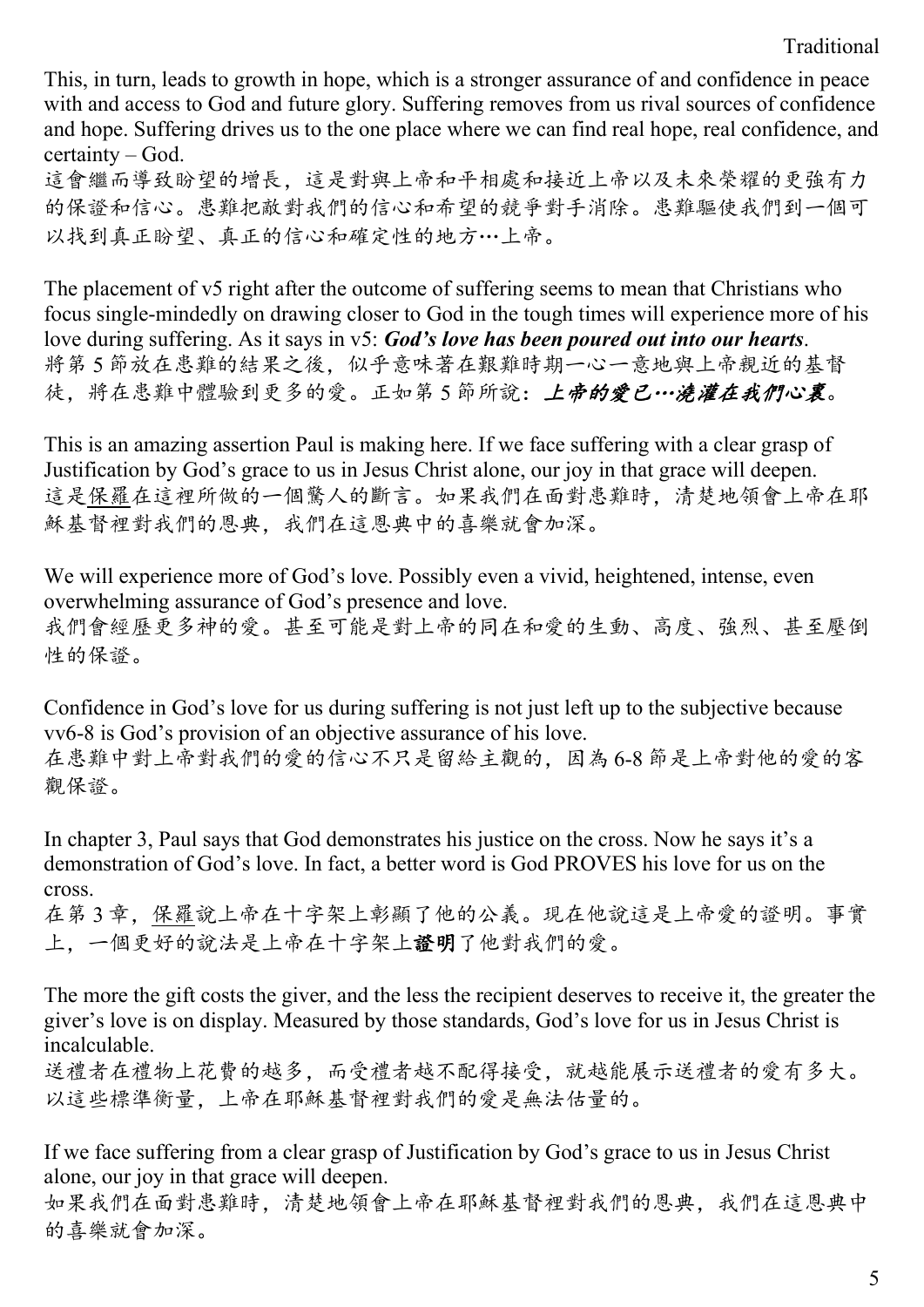On the other hand, if we face suffering from a mindset of Justification for what we do, then suffering will break us rather than make us.

相反,如果我們以我所做的來稱義的心態面對患難,那麼患難將摧毀我們而不是塑造我 們。

The self-justifier is always insecure at a deep level because they aren't living up to their own standards, but they can't admit it. When suffering hits, they immediately feel they are being punished for something they have done wrong.

自稱為義的人總是在深層次上沒有安全感,因為他們沒有達到自己的標準,但他們不能 承認這一點。當遭受患難時,他們會立即感到自己是因做錯事而受到懲罰。

They don't find refuge in God or confidence in him because they think God is against them. Since their belief that God loves them was inadequately based, suffering shatters them. 他們沒有在上帝那裡找到避難所,也沒有對他有信心,因為他們認為上帝是敵對他們 的。由於他們相信上帝愛他們的信念不充分,患難使他們崩潰。

Suffering drives them away from God rather than towards him. Suffering, trials, and hardship reveal whether Justification by faith or Justification by works is in the driving seat of our lives. 患難驅使他們遠離上帝,而不是接近走向神。患難、試煉、艱辛揭示了我們生活的動力 是因信稱義還是因行為稱義。

Sometimes God does use suffering in the life of a Christian as a kind of intervention. But an intervention is done out of love. God can, and will, treat his children with toughness, as a parent does with a child who needs correction. It might feel like we are being roughed up, but it comes from the hand of a merciful Father with a deep concern for us to grow and persevere and enjoy him more.

有時上帝確實使用基督徒生活中的患難作為一種干預。但這樣的干預是出於愛。上帝可 以,而且會,以強硬的態度對待他的孩子,就像父母對待需要糾正的孩子一樣。可能感 覺我們被粗暴對待,但它來自一位仁慈的天父的手,他深切關心我們成長、堅持並更加 享受他。

If that is you right now, Christian brother or sister, it is important for you to keep coming back to Justification by faith. As a Christian, God has sent all your punishments unto Jesus. All his just and settled anger for your past, present and future sin fell into Jesus's heart on the cross. Swallowed up and absorbed there by him.

如果這就是現在的的你,基督徒弟兄姊妹,重要的是你要不斷回到因信稱義。作為一個 基督徒,上帝已經將你所有的懲罰都交給了耶穌。他對你…過去、現在和未來…的罪的 所有公正、堅定的憤怒都落在十字架上的耶穌的心中,在那裡被他吞併並償清。

It disappeared forever. God has no wrath left for you. You are now free to view your suffering not as God crushing you but as God bringing you into a greater appreciation of the benefits you enjoy as his justified child. You are free to see suffering in a way that only Christian Faith can – as something that does not touch your joy, for what you have lost in your suffering was not where your joy is ultimately found.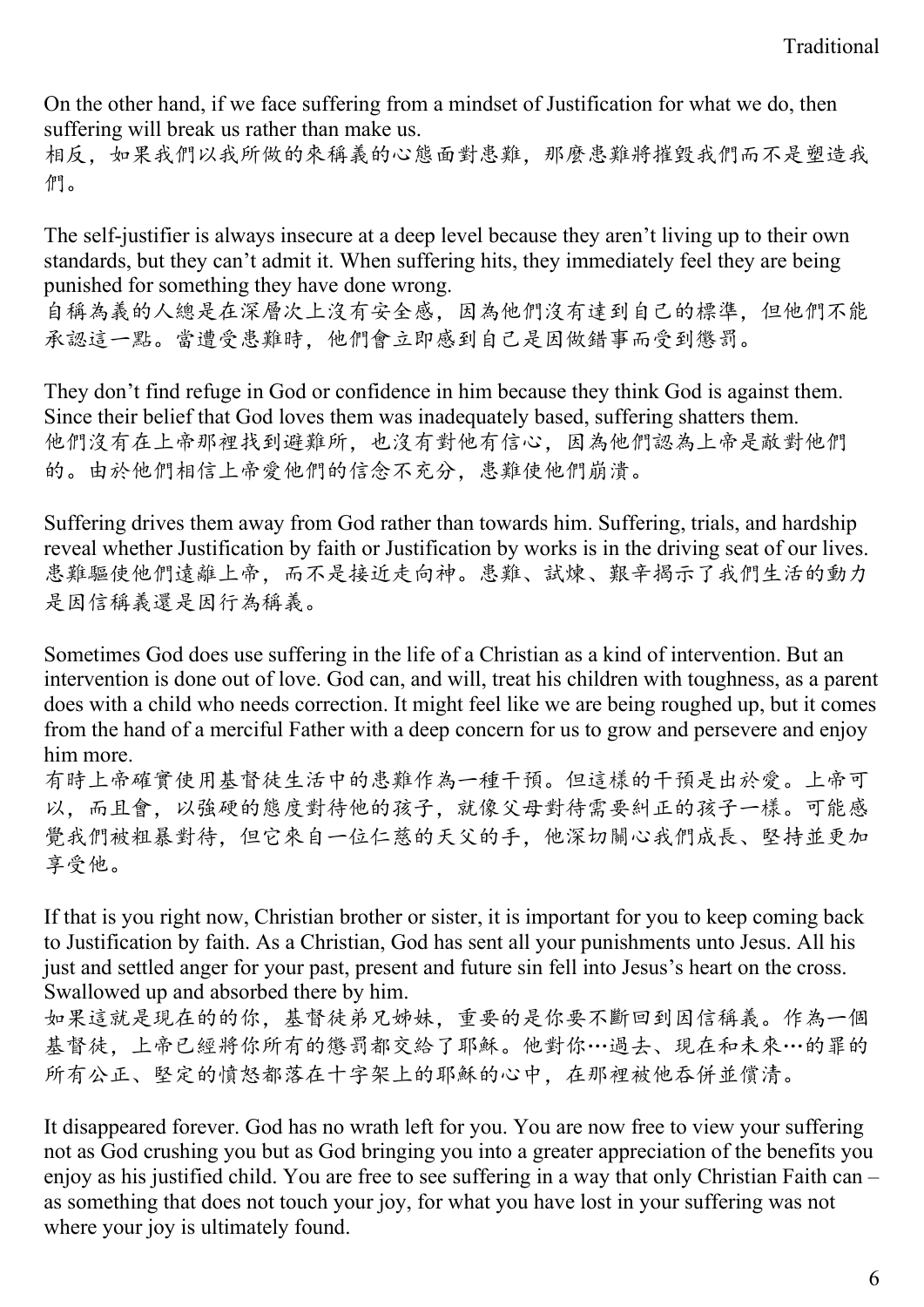它永遠消失了。神對你再沒有憤怒。你現在可以自由地把你的患難看作不是上帝在壓垮 你,而是上帝讓你更加欣賞你作為他被稱義的孩子所享受的好處。你可以自由地看到只 有以基督的信才能看到的患難…作為一種不會觸動干擾你的喜樂的東西,因為你在患難 中失去的東西並不是讓你最終找到快樂的地方。

**The fifth benefit is in vv9-10 –** *we will be saved***.** These verses assure us that Christ's work for our salvation gives us hope for our ultimate future and our immediate future.

第五個好處在 **9-10** 節…我們要因他的生得救。這些經文向我們保證,基督為我們的救恩 所做的工作不僅給了我們對最終未來的盼望,也給我們近期的未來帶來了盼望。

We are assured that we will be preserved as 'saved' throughout our lives and through judgment day. 我們在這裡得到保證,我們將在我們的一生中一直被保存為「得救」,直到審判的那一 天。

If Jesus stayed on the cross and saved us when we were his enemies, how much more will he keep us saved now that we are his friends.

如果耶穌當我們還是他的敵人的時侯,留在十字架上拯救了我們,那麼現在我們是他的 朋友,他不更會讓我們得救嗎?

If he saved us when we were his enemies, will he now fail us when we are his friends? 如果他在我們是他的敵人時拯救了我們,現在我們是他的朋友,他會辜負我們讓我們失 望嗎?

And if he achieved salvation for us when he was dead, how much more will he keep us saved now that he is alive.

如果他在死的時候為我們實現了救贖,那麼現在他還活著,他不更會使我們得救嗎?

The God who brought us into faith will keep us going in our faith. The God who opened heaven up for us will ensure we arrive there.

帶領我們進入信心的上帝,必會使我們的信繼續前進。為我們打開天堂的上帝會確保我 們到達那裡。

#### **The sixth benefit is in v11 –** *we rejoice in God***.**  第六個好處是在第 **11** 節中…我們以神為樂。

Rejoice in God is not to rejoice in benefits but his mercy. It is not in our possession of him but his possession of us.

以神為樂,不是以恩惠好處為樂,而是以祂的慈悲憐憫為樂。不是在我們擁有了他,而 是他擁有了我們。

### **Confidently Enjoying Justification** 自信地享受稱義

It is widely agreed that the second half of Romans 5 is one of the greatest theological sections of the entire Bible. It is also widely agreed that these verses are among the most difficult of Romans, if not the New Testament.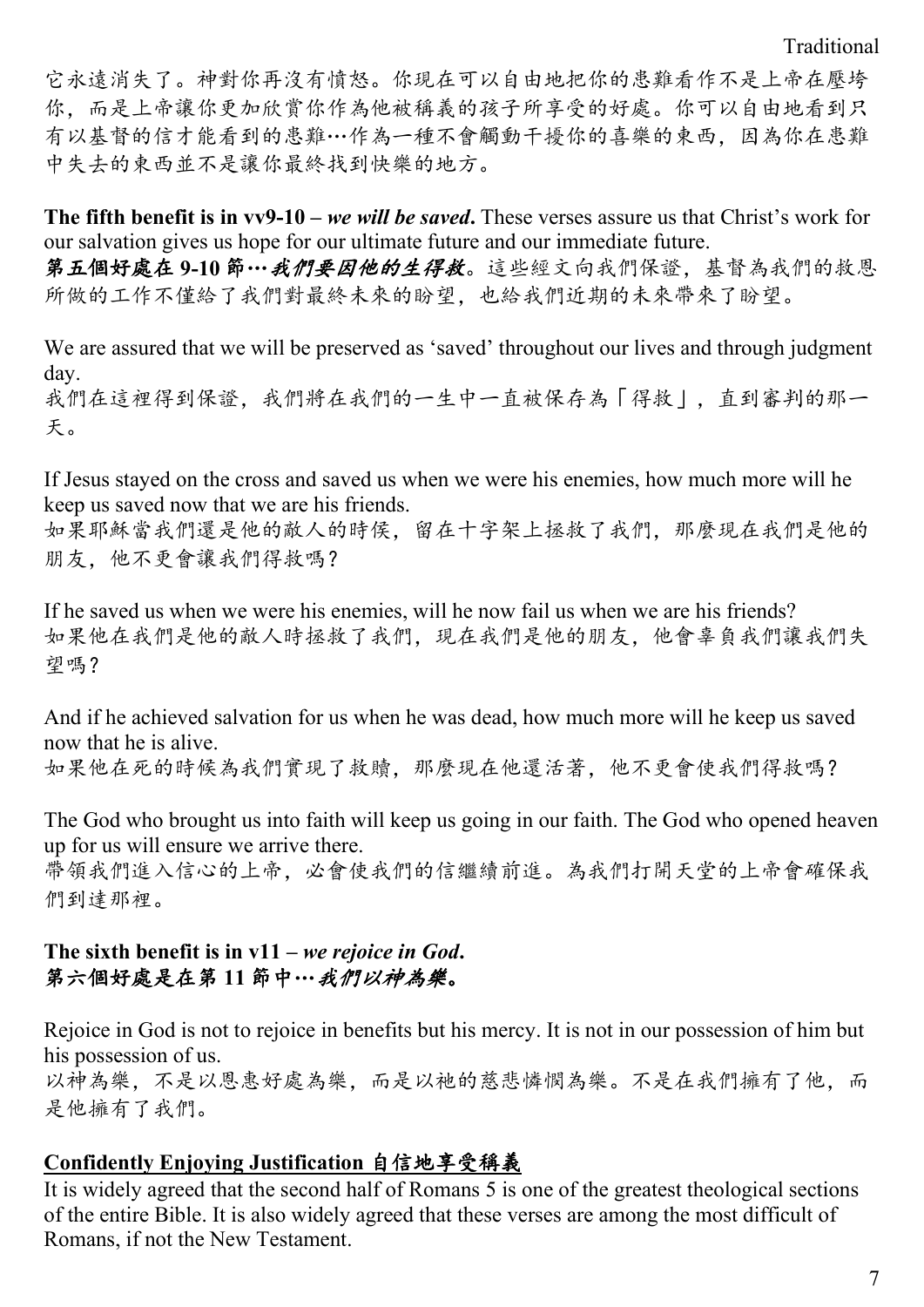人們普遍認為,《羅馬書》5 章的後半部分是整本聖經最偉大的神學部分之一。人們也 普遍認為,這些經文是《羅馬書》中,甚至是《新約》中,最難讀的。

It is connected to the previous verses with the word THEREFORE at the beginning of v12. Paul expands on Christians' confidence in God's salvation through Jesus Christ. 第 12 節開頭的「為此」一詞連接這部分到前面的經文。保羅正在擴展基督徒對上帝藉著 耶穌基督的救恩應該有的信心。

Much can be drawn out of these verses, but I will exercise the gift of superficiality for clarity and application. 從這些經文中可以得出很多東西,但為了清晰和應用,我將運用膚淺的恩賜。

This section introduces us to the idea that all humanity lives in one of two realms. There is the realm of sin and death, inaugurated by Adam, or the realm of grace and life, inaugurated by Jesus.

這段經文向我們介紹了全人類生活在兩個領域之一的想法。由亞當開創的有罪和死亡的 領域,或由耶穌開創的恩典和生命的領域。

That idea will be helpful for us to store away in our minds as we navigate chapters 6-8. Nevertheless, it is a strange idea. All of humanity has solidarity with Adam in sin or Jesus in salvation.

將這個想法儲存在我們腦海中有助於我們去瀏覽第 6-8 章。然而,這是一個奇怪的想 法。全人類都與亞當在罪中或與耶穌在救恩中團結一致。

It is not a common concept in Western relationships but much more familiar in eastern and ancient contexts.

這在西方關係中不是一個常見的概念,但在東方和古代背景下更為熟悉。

This concept of a representative, in theology and philosophy, is called 'federal headship'. A federal head is a person who, through a covenant relationship, represents or stands in for someone else.

這種代表的概念,在神學和哲學中,被稱為"聯邦領袖"。聯邦首腦是通過契約關係代 表或代替他人的人。

They do this so that what they achieve, you achieve, and what they lose, you lose. A trade union gives a representative the right to negotiate and sign a contract on behalf of its members. Or a President declares war, and all citizens are impacted.

他們這樣做的方式是,他們所取得的成就,就是你的成就,以及他們失去的,也是你失 去的。工會賦予代表代表其成員談判和簽署合同的權利。或者總統宣戰,所有公民都會 受到影響。

The consequences of their actions overflow into those they represent. On the surface, this concept of a federal head doesn't sound fair at all! Why would I be judged for Adam's failure? We didn't elect him to represent us!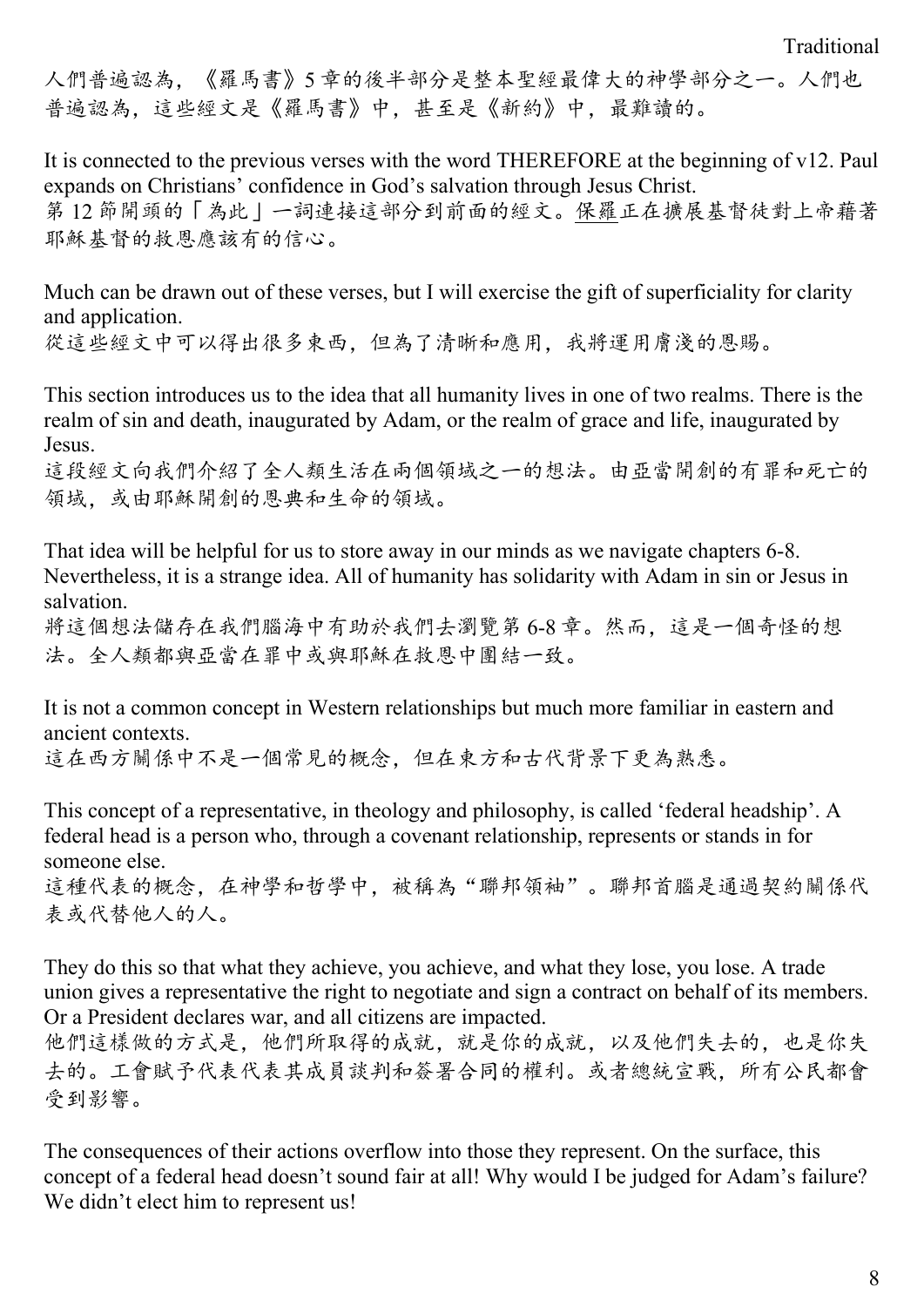他們行為的後果溢出到他們所代表的人身上。從表面上看,這個聯邦首腦的概念聽起來 一點也不公平!為什麼我會因為亞當的失敗而受到審判?我們沒有選他去代表我們!

But another way to look at it is that it is actually good news. Liberating news! If Adam's disobedience is our disobedience, then if there were an obedient man, a perfect second Adam, we could choose him to be our federal head instead! He could represent us before the judgement throne. It is wonderful news that God deals with us through a federal head. 但從另一個角度來看,這方式實際上是好消息。解放性的消息!如果亞當的不服從就是 我們的不服從,那麼,如果有一個服從的人,完美的第二個亞當,我們可以選擇他作為 我們的聯邦首腦!他可以在審判寶座前代表我們。上帝通過一位聯邦首腦與我們打交 道,這是一個好消息。

In these verses, Paul wants us to see the cosmic significance of what God has done in Jesus. The whole history of humanity has been changed by the death and resurrection of Jesus Christ. 保羅希望我們在這些經文中看到的是神在耶穌身上所做的事的宇宙意義。耶穌基督的死 和復活改變了整個人類歷史。

God has established a totally new realm of existence, in which it is possible for all people to be declared righteous and to be given eternal life.

上帝已經建立了一個全新的存在領域,在其中所有人都可以被宣佈為義並得永生。

These verses challenge our personal and parochial views of what God is doing in the world. Jesus' death is not simply a private event that benefits small groups of believers and me. God has changed the world, and everything is affected by it – past, present, and future. 這些經文挑戰了我們對上帝在世界上所做之事的個人和狹隘的看法。耶穌的死不僅僅是 一件讓我和一小群信徒受益的私人事件。上帝改變了世界,一切都受其影響…過去、現 在和未來。

Everyone who has ever lived is either in or out of the new realm in Jesus. We should gain a huge amount of confidence from this.

每個曾經生活過的人都在耶穌裡的新領域之內或之外。我們應該從中獲得巨大的信心。

As does the whole Bible, these verses reveal the secret to inconceivable and unconquerable joy. It is this, according to v20 & 21, if you are in Jesus Christ, your sin cannot outpace God's grace.

這些經文,就像整本聖經一樣,揭示了不可思議和不可戰勝的喜樂的秘密。就是這樣, 根據第 20 和 21 節,如果你在耶穌基督裡,你的罪就不能超過神的恩典。

*The law was brought in so that the trespass might increase. But where sin increased, grace increased all the more, so that, just as sin reigned in death, so also grace might reign through righteousness to bring eternal life through Jesus Christ our Lord.* 而且加添了律法,使得過犯增加,只是罪在哪裏增加,恩典就在哪裏越發豐盛 了。所以,正如罪藉著死掌權;照樣,恩典也藉著義掌權,使人因我們的主耶穌 基督得永生。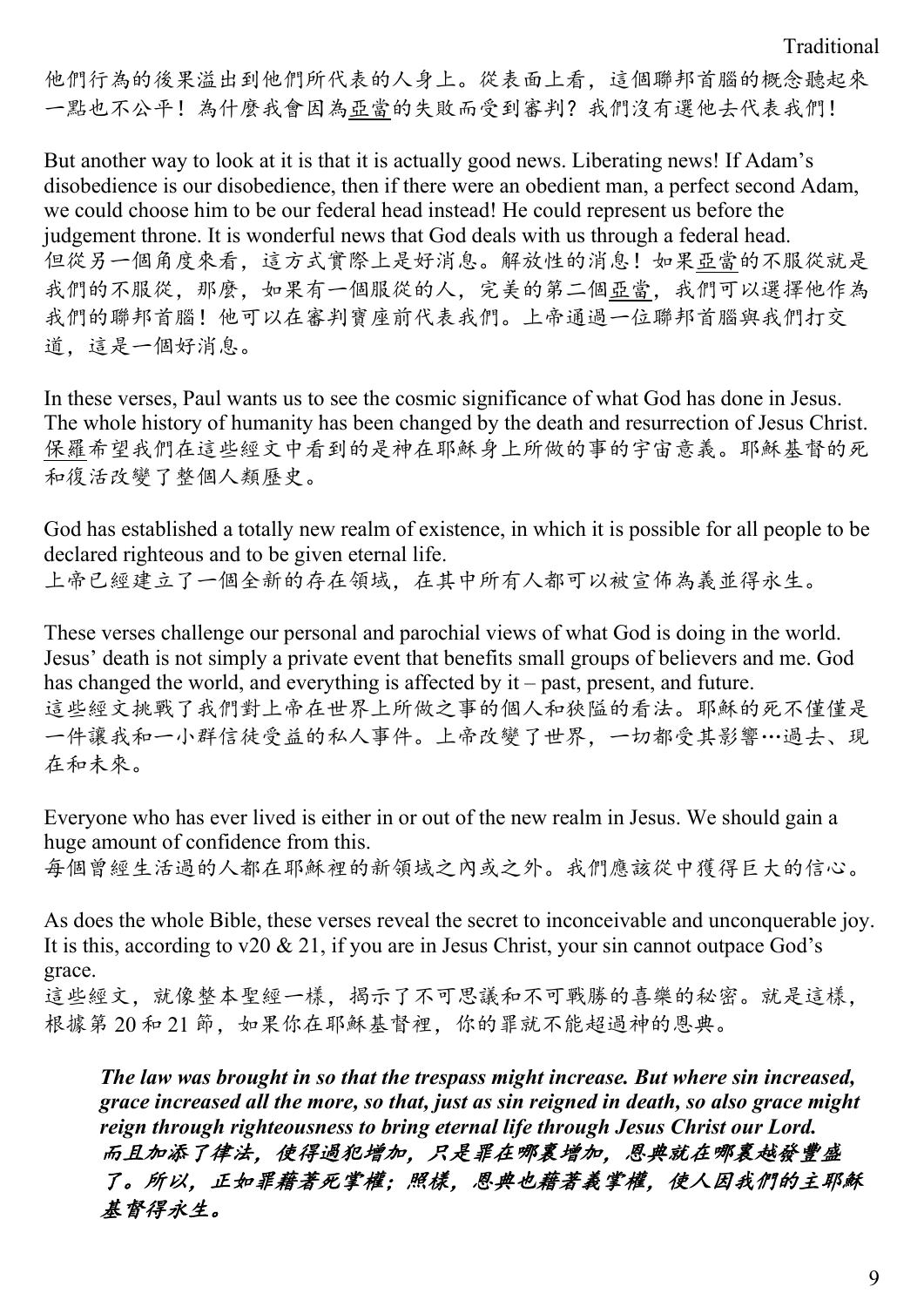The promise of those verses is thrilling. Those saved by God's grace through faith in Jesus Christ are freely and fully justified, having been forgiven, counted as right with God, and reconciled to God.

這些經文的應許是激動人心的。那些因信耶穌基督而蒙上帝恩典得救的人,被白白地、 完全地稱義,被赦免,被算為在上帝面前是義的,並與上帝和好。

No sin can overcome God's abundant grace. He is more ready to forgive through Jesus than we are ready to sin. And, oh my goodness, how ready we are to sin! There is more grace in him than there is sin in us.

沒有任何罪可以勝過上帝豐富的恩典。他比我們準備好去犯罪更是願意藉著耶穌來赦免 我們。而且,哦,天哪,我們多麼準備好去犯罪!他的恩典多超越我們的罪。

We may be inclined to think of faith in Jesus Christ, our conversion to the Christian faith, as a small thing. Maybe a change that brings modest reform to some areas of our lives. 我們可能傾向於認為信耶穌基督,我們歸向對基督教的信,是一件小事。也許這種變化 會給我們生活的某些領域帶來適度的改革。

According to Paul, the differences between the two realms are infinitely great. The transfer from the realm of Adam to the realm of Christ should affect every part of our life. 根據保羅的說法,這兩個領域之間的差異是無限大的。從亞當的領域轉移到基督的領域 應該影響我們生活的每一部分。

This chapter should instil confidence in the Christian. To be part of God's realm of grace in Jesus Christ is a gift. It is his abundant generosity. We can take no credit for it, so we praise him for his love and mercy.

這一章應該讓基督徒對自己充滿信心。在耶穌基督裡成為上帝恩典領域的一部分是一種 恩賜。這是他豐富的慷慨。我們不能把它歸功於自己感到讚揚,所以我們讚美他的愛和 憐憫。

I agree with John Stott's conclusion to this chapter in his commentary on Romans that the major hallmark of believers justified by faith in Jesus Christ is joy. Joy in God himself. 我同意約翰斯托特在他對《羅馬書》的解釋中對本章的結論,即因信耶穌基督而稱義的 信徒的主要標誌是喜樂。以神自己為喜樂。

Christians should be the most positive people in the world. I'll close with a few signs of what it looks like to rejoice in God. 基督徒應該是世界上最積極的人。最後,我將用一些跡象來說明在上帝中喜樂的樣子。

- 1. Your mind is deeply satisfied with the doctrine of Justification by faith. You rejoice in it by studying it, applying it to yourself, and speaking of it to others. 你的心對因信稱義的教義深感滿意。你通過研究它,將它應用到自己身上,並把 它講給別人來歡歡喜喜的享受它。
- 2. You only think of your past in terms of it. You say: what me, a Christian! Despite my deep flaws and many failures? Yes, it is true…thanks be to God.